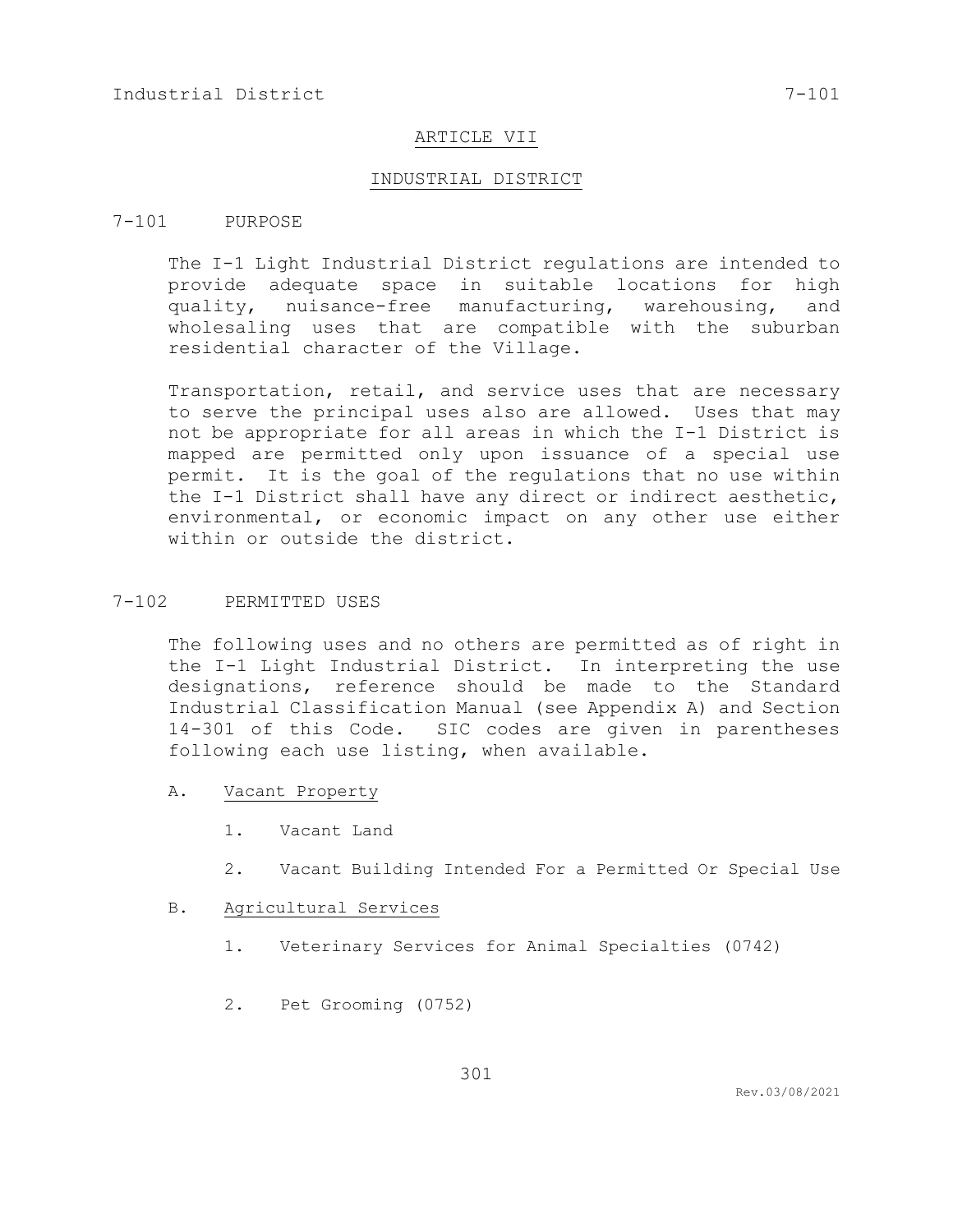3. Landscape and Horticultural Services (078)

### C. Construction

- 1. General Building Contractors (15), but not including outdoor storage
- 2. Heavy Construction Contractors (16), but not including outdoor storage
- 3. Special Trade Contractors (17), but not including outdoor storage
- D. Manufacturing
	- 1. Canned, Frozen, and Preserved Fruits, Vegetables, and Food Specialties (203)
	- 2. Bakery Products (205)
	- 3. Candy and Confectionary Products (2064)
	- 4. Bottled and Canned Soft Drinks and Carbonated Waters (2086)
	- 5. Craft Breweries and Craft Distilleries, as defined and regulated by Illinois law and the Illinois Liquor Control Commission, including Tasting Rooms
	- 6. Apparel and Other Finished Products Made From Fabrics and Similar Materials (23)
	- 7. Millwork, Veneer, Plywood, and Structural Wood Members (243)
	- 8. Wood Containers (244)
	- 9. Furniture and Fixtures (25)
	- 10. Paper and Allied Products (26)
	- 11. Printing, Publishing, and Allied Industries (27)
	- 12. Glass Products made of purchased glass (323)
	- 13. Pottery and Related Products (326)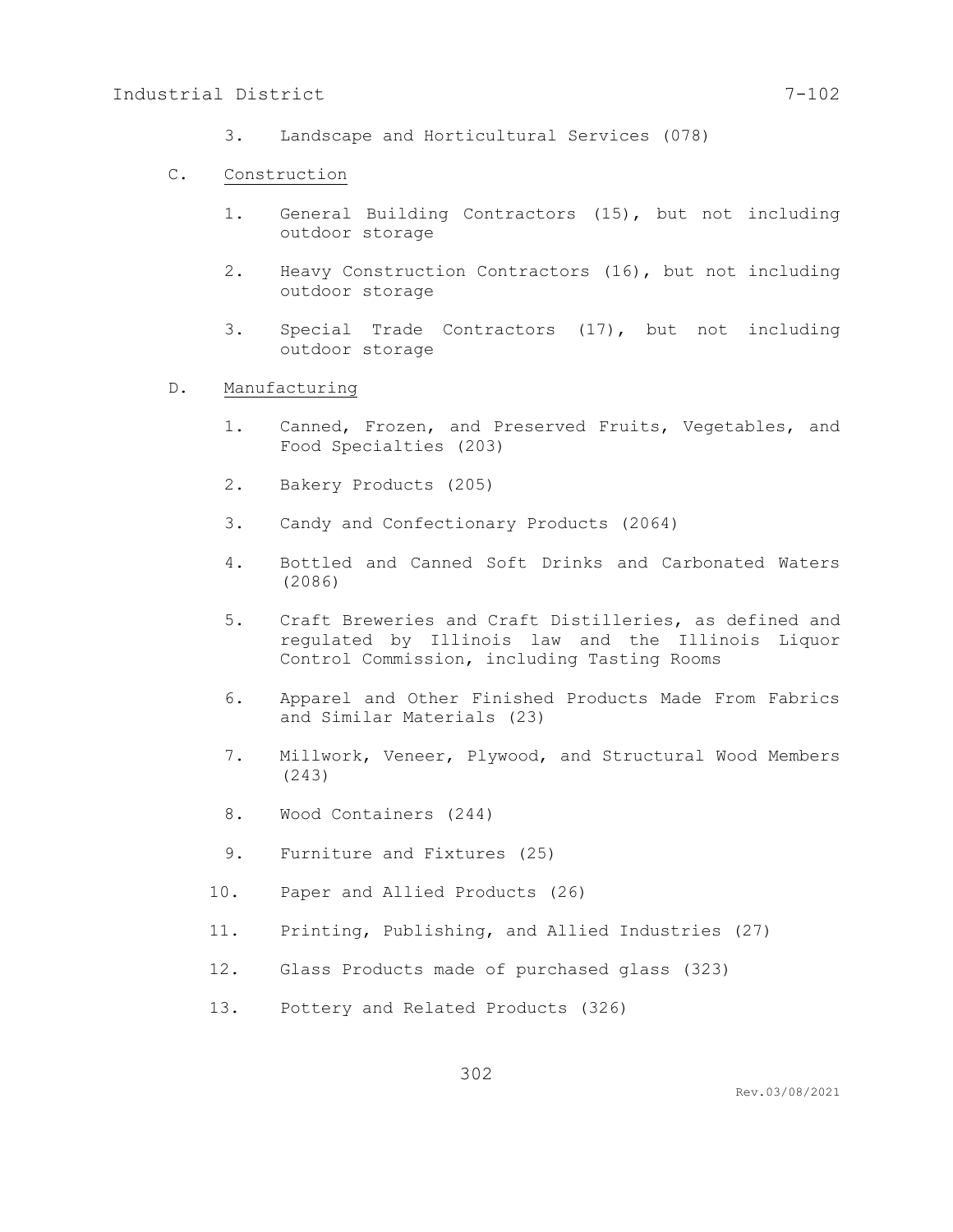# Industrial District 7-102

- 14. Bolts, Nuts, Screws, Rivets, and Washers (3452)
- 15. Industrial Patterns (3543)
- 16. Special Dies and Tools, Die Sets, Jigs and Fixtures, and Industrial Molds (3544)
- 17. Computer and Office Equipment (357)
- 18. Household Appliances (363)
- 19. Electric Lighting and Wiring Equipment (364)
- 20. Household Audio and Video Equipment, and Audio Recordings (365)
- 21. Communications Equipment (366)
- 22. Electronic Components and Accessories (367)
- 23. Measuring, Analyzing, and Controlling Instruments (38)
- 24. Jewelry, Silverware, and Plated Ware (391)
- 25. Musical Instruments (393)
- 26. Dolls, Toys, Games, and Sporting and Athletic Goods (394)
- 27. Pens, Pencils, and Other Artist's Materials (395)
- 28. Costume Jewelry and Novelties, Buttons, and Miscellaneous Notions, except precious metal (396)
- 29. Brooms and Brushes (3991)
- 30. Signs and Advertising Specialties (3993)
- 31. Burial Caskets (3995)

### E. Transportation and Public Facilities

1. Local and Interurban Transit Stations and Companies (41), but not including yards and maintenance facilities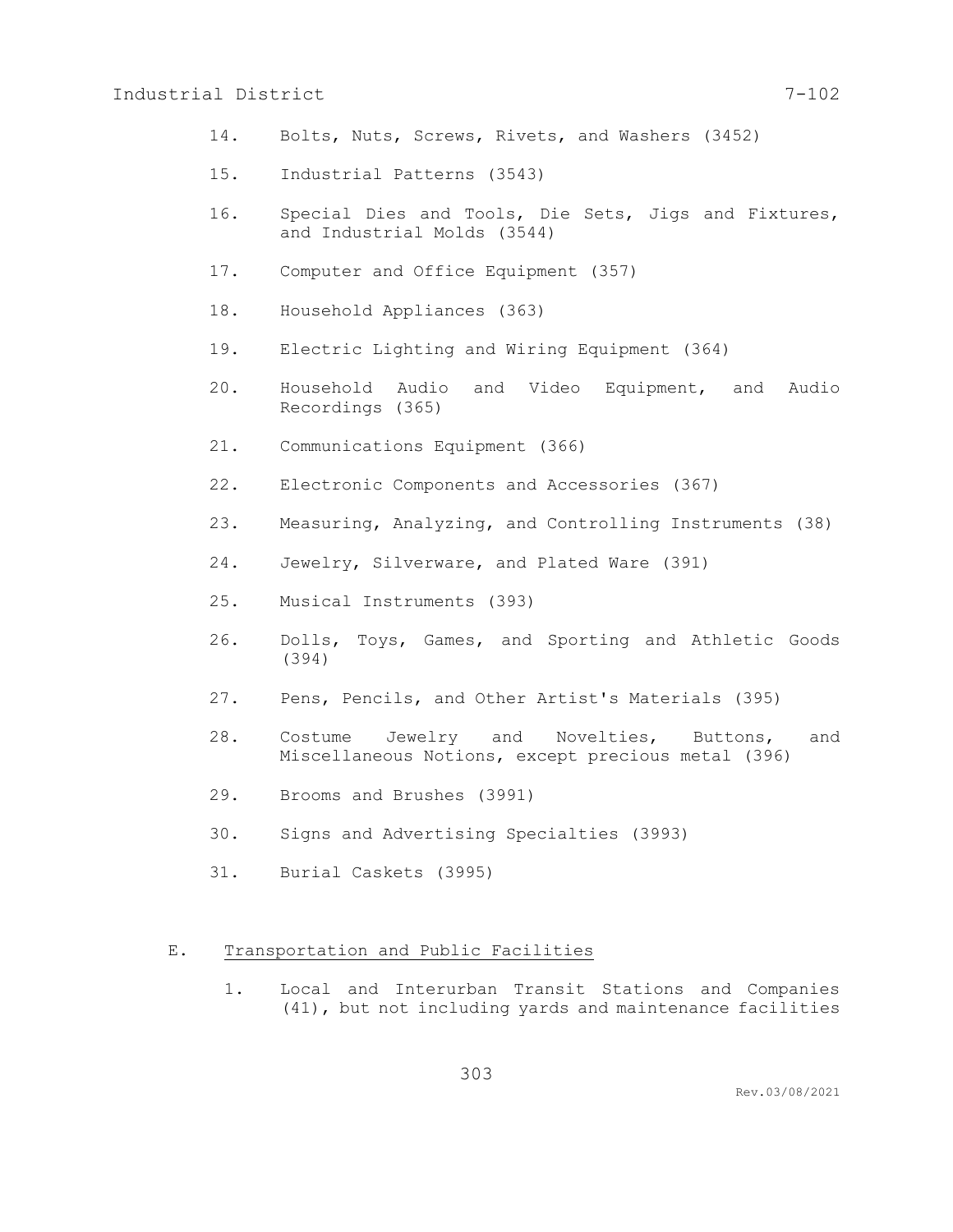- 2. Trucking and Courier Services, except air (421)
- 3. Public Warehousing and Storage (422), but not including farm products (4221)
- 4. Special Warehousing and Storage not elsewhere classified (4226)
- 5. Arrangement of Passenger Transportation (472)
- 6. Communication Services (48)
- 7. Public Utility Yards and Facilities (49), but not including refuse systems (4953), steam and airconditioning supply (496), or irrigation systems (497)
- F. Wholesale Trade
	- 1. Wholesale Trade-Durable Goods (50), but not including motor vehicles (501), lumber and other construction materials (503), metals and minerals (505), or scrap and waste materials (5093) and not including ammunition, sporting--wholesale (5091), or fireworks--wholesale (5093), or ammunition, except sporting--wholesale (5099)
	- 2. Wholesale Trade-Nondurable Goods (51), but not including farm product raw materials (515), petroleum and petroleum products (517), or paint, varnishes, and supplies (5198)
- G. Retail Trade
	- 1. Retail Nurseries, Lawn, and Garden Supply Stores with Open Yards (526)
	- 2. New and Used Motor Vehicle Dealers (551), but not including open sales lots
	- 3. Non-store Retailers (596)
	- 4. Ice Dealers (5999)
- H. Finance, Insurance, and Real Estate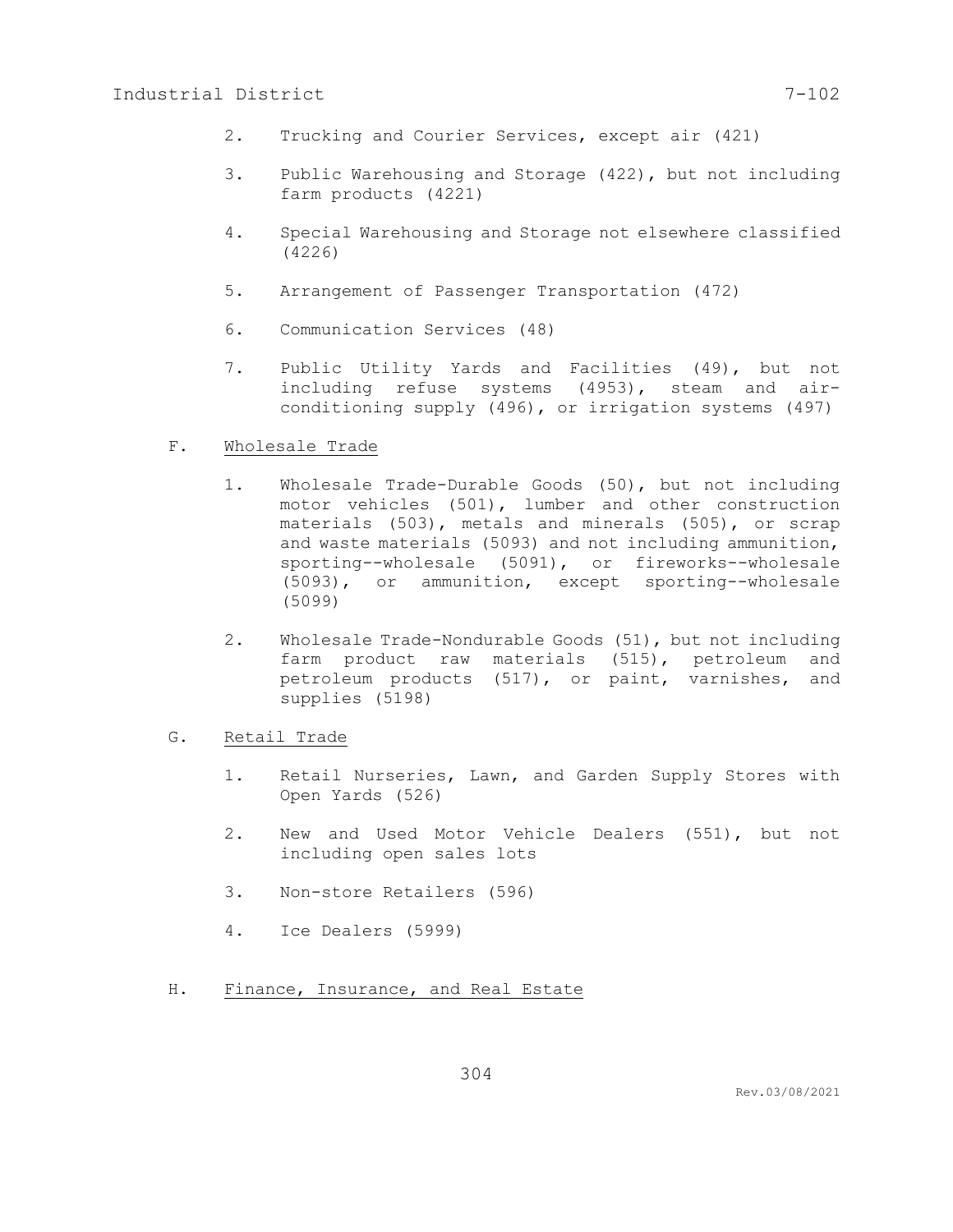# Industrial District 7-102

- 1. Security and Commodity Brokers, Dealers, Exchanges, and Services (62)
- 2. Insurance Carriers (63)
- 3. Insurance Agents, Brokers, and Services (64)
- 4. Real Estate Establishments (65)
- 5. Holding and Other Investment Offices (67)
- I. Services
	- 1. Power Laundries, family and commercial (7211)
	- 2. Linen Supply (7213)
	- 3. Dry Cleaning Plants (7216)
	- 4. Carpet and Upholstery Cleaning (7217)
	- 5. Industrial Launderers (7218)
	- 6. Laundry and Garment Services not elsewhere classified (7219)
	- 7. Business Services (73), but not including heavy construction equipment rental or leasing (7353)
	- 8. Utility Trailer and Recreational Vehicle Rental (7519)
	- 9. General Automotive Repair Shops (7538)
	- 10. Automotive Services, except repair and car washes (7549)
	- 11. Miscellaneous Repair Services (76) but not including gun parts made to individual order
	- 12. Motion Picture Production and Allied Services (781)
	- 13. Motion Picture Distribution and Allied Services (782)
	- 14. Dance Studios, Schools and Halls (7911)
	- 15. Gymnastics Instruction only (7999)
	- 16. Medical and Dental Laboratories (807)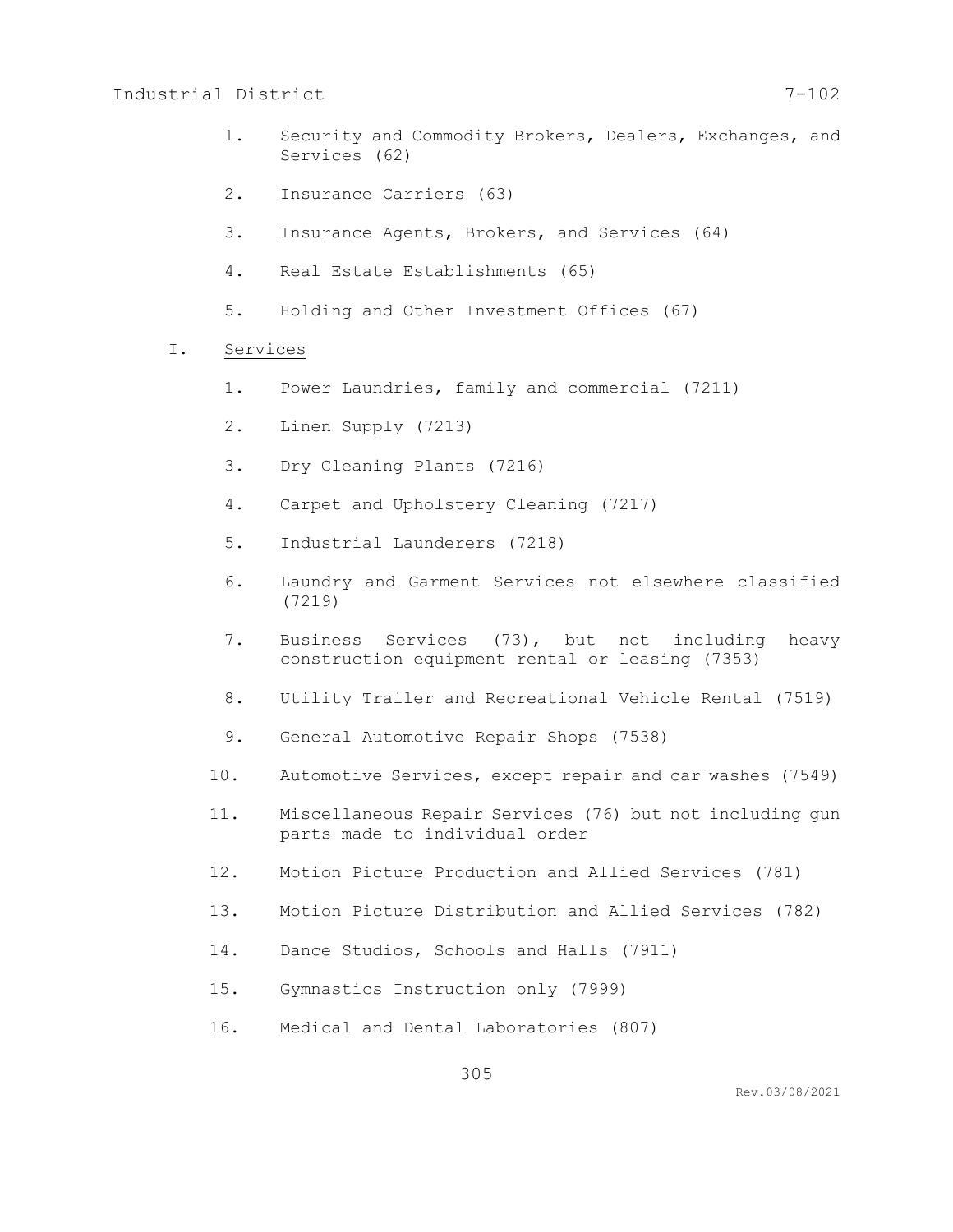- 17. Home Health Care Services (808)
- 18. Legal Services (81)
- 19. Correspondence Schools (8249)
- 20. Individual and Family Social Services (832)
- 21. Job Training and Vocational Rehabilitation Services (833)
- 22. Membership Organizations (86), except religious organizations (866)
- 23. Engineering, Accounting, Research, Management, and Related Services (87)
- 24. Services not elsewhere classified (89)
- 25. Commercial Food Preparation Facilities, subject to the conditions and limitations in Paragraphs 5-109F.1 through 4 of this Code.

# J. Miscellaneous

- 1. Business and Professional Offices not elsewhere classified
- 2. Personal Wireless Services Antennas, With or Without Antenna Support Structures, and Related Electronic Equipment and Equipment Structures, subject to the following standards:
	- a. Notwithstanding the provisions of Subsection 7- 110A of this Code, personal wireless services antenna support structures of a tower design may extend to a height not exceeding 85 feet.
	- b. Notwithstanding the provisions of Subsection 7- 110A of this Code, omni directional or whip antennas may extend to a height not exceeding 30 feet above the highest point of the roof of the building or structure to which they are attached.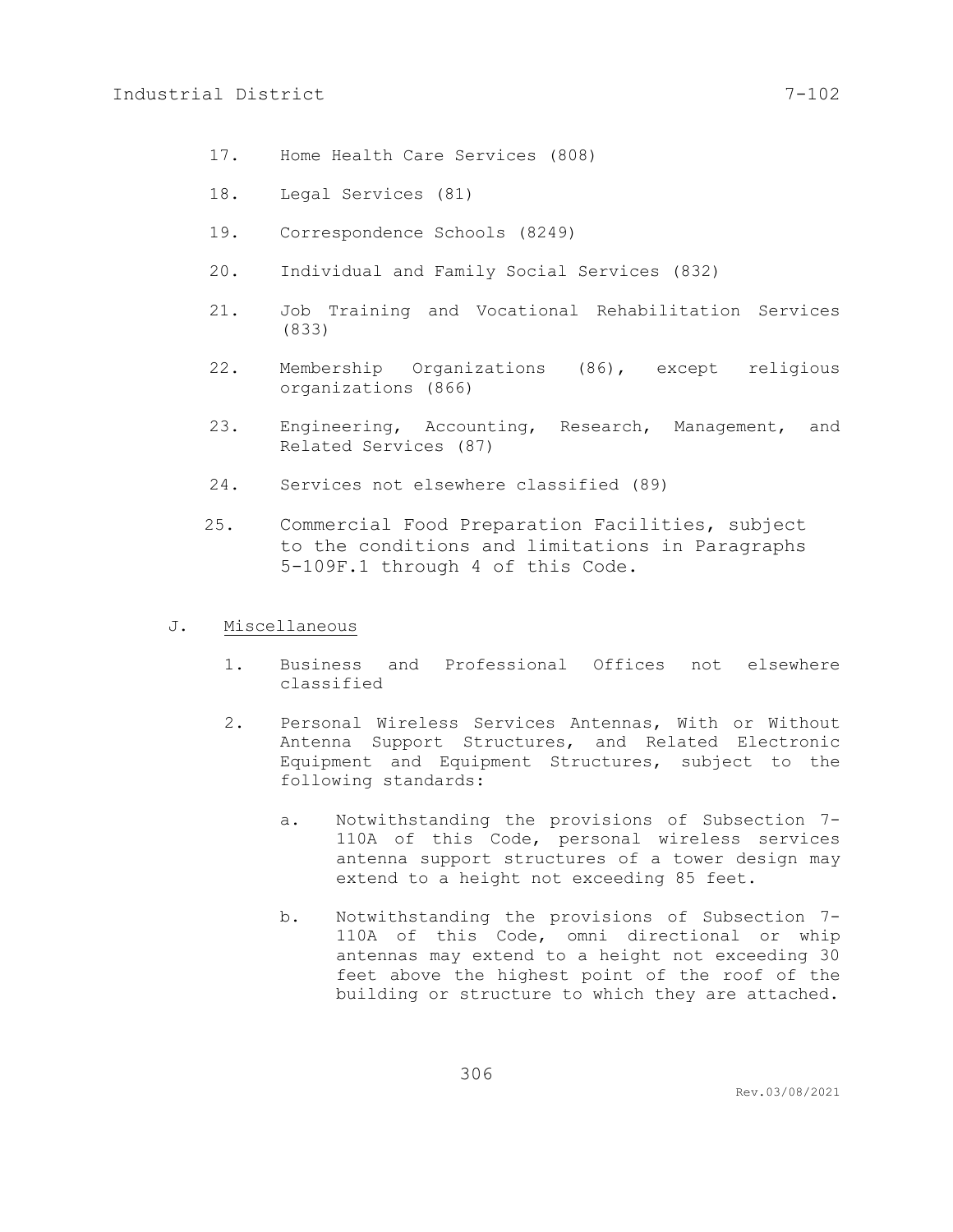- d. Related electronic equipment and equipment structures shall not exceed the height limitations set forth in Subsection 7-110A.
- e. No personal wireless services antenna support structure of a tower design shall be located within 300 feet of any lot within the Village zoned in any residential district.
- f. See Section 9-106 of this Code for additional standards applicable to personal wireless services antennas and antenna support structures.

# 7-103 ACCESSORY USES AND STRUCTURES

Except as provided herein, accessory uses and structures are permitted in the I-1 Light Industrial District subject to the provisions of Section 9-101 of this Code.

# 7-104 TEMPORARY USES

Temporary uses are permitted in the I-1 Light Industrial District subject to the provisions of Section 9-103 of this Code.

# 7-105 SPECIAL USES

Except as specifically limited in the following paragraphs, the uses listed in the following paragraphs may be permitted in the I-1 Light Industrial District subject to the issuance of a special use permit as provided in Section 14-401 of this Code. In interpreting the use designations, reference should be made to the Standard Industrial Classification Manual (see Appendix A) and Section 14-301 of this Code. SIC codes are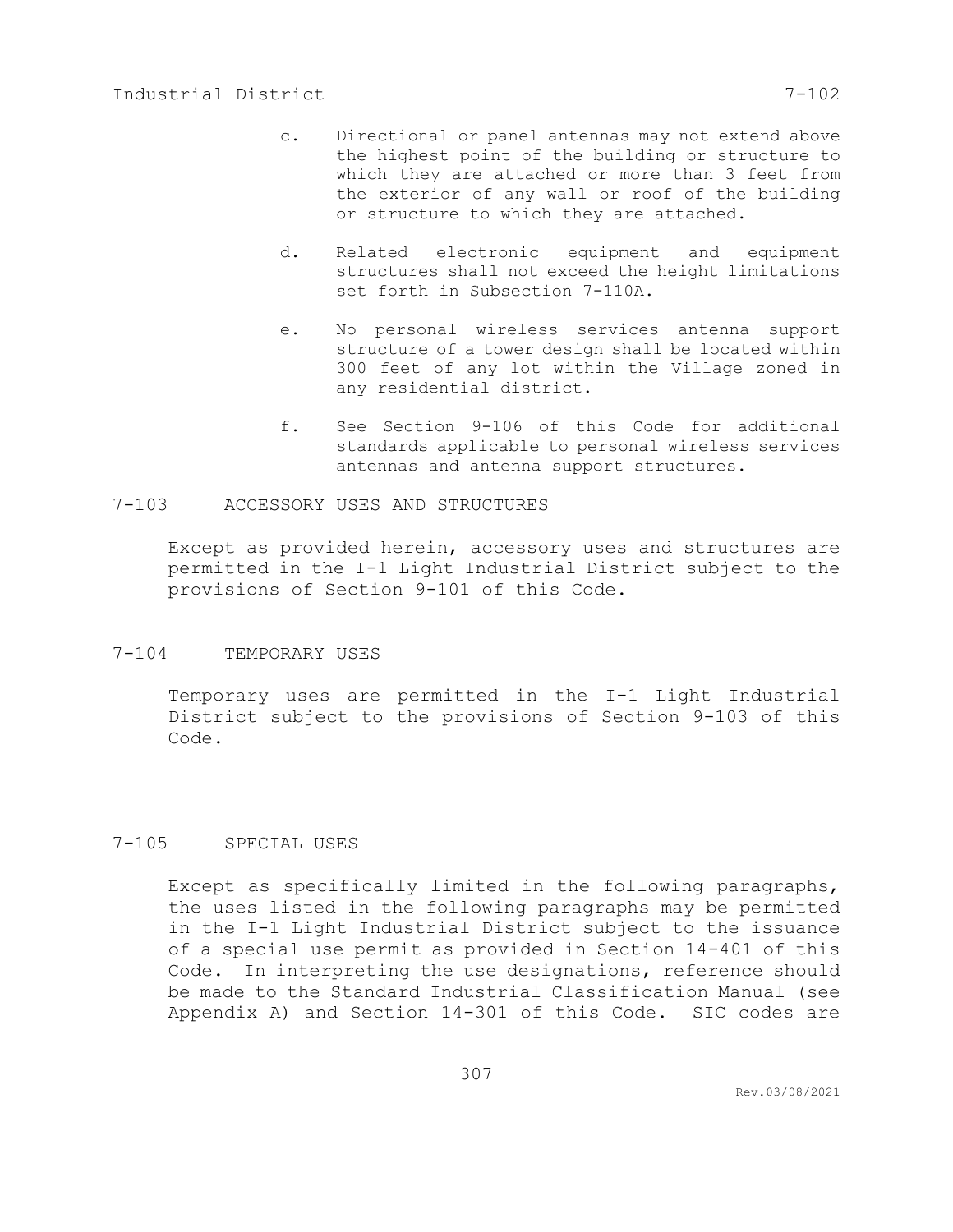given in parentheses following each use listing, when available.

### A. Construction

- 1. General Building Contractors (15) with outdoor storage
- 2. Heavy Construction Contractors (16) with outdoor storage
- 3. Special Trade Contractors (17) with outdoor storage
- 4. Cut Stone and Stone Products Marble Cutting and Fabrication (3281) with outdoor storage.

#### B. Transportation and Public Utilities

1. Facilities and Studios Of Communication Services with antennas in excess of district height limit (48)

### C. Wholesale Trade

- 1. Lumber and Other Construction Materials (503)
- 2. Scrap and Waste Materials (5093)

### D. Retail Trade

- 1. Lumber and Other Building Materials Dealers (521)
- 2. New and Used Motor Vehicle Dealers (551) with open sales lots
- 3. Boat Dealers (555)
- 4. Bookstores (5942)
- 5. Fuel Dealers (598)
- E. Services
	- 1. Heavy Construction Equipment Rental and Leasing (7353)
	- 2. Truck Rental and Leasing, without drivers (7513)
	- 3. Passenger Car Rental (7514)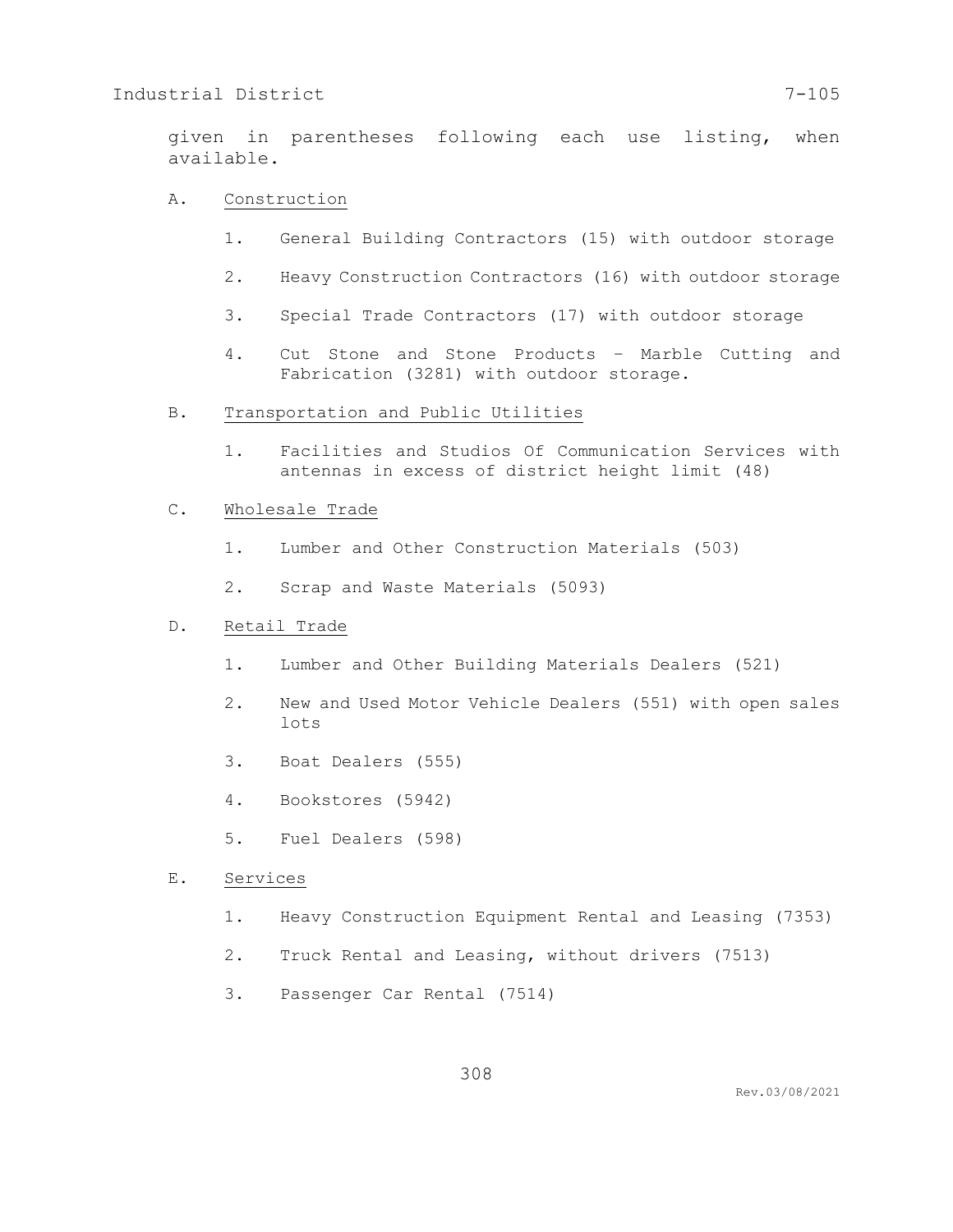- 4. Passenger Car Leasing (7515)
- 5. Top, Body, and Upholstery Repair Shops and Paint Shops (7532)
- 6. Tire Retreading and Repair Shops (7534)
- 7. Automotive Repair Shops not elsewhere classified (7539)
- 8. Car Washes (7542)
- 9. Physical Fitness Facilities (7991)
- 10. Membership Sports and Recreation Clubs (7991) but not including flying fields (runways), gun clubs, or shooting clubs
- 11. Amusement and Recreation Services not elsewhere classified (7999) but not including bookies, bookmakers, card rooms, gambling establishments, gambling machines, lotteries, lottery clubs, shooting galleries, shooting ranges, skeet shooting facilities of any kind, or trapshooting facilities of any kind
- 12. Health Services (80)
- 13. Vocational Schools (824)
- 14. Schools and Educational Services not elsewhere classified (829)
- 15. Social Services (83)
- 16. A medical cannabis dispensary, but not on any zoning lot with a side lot line that abuts a lot classified in any residential district.
- F. Miscellaneous
	- 1. Planned Developments
	- 2. Landbanking of required parking, subject to Subsection 10-101E of this Code.
- G. Adult Uses. Adult uses, as that term is defined in this Subsection G, shall be authorized in the I-1 Light Industrial District subject to the issuance of a special use permit as

309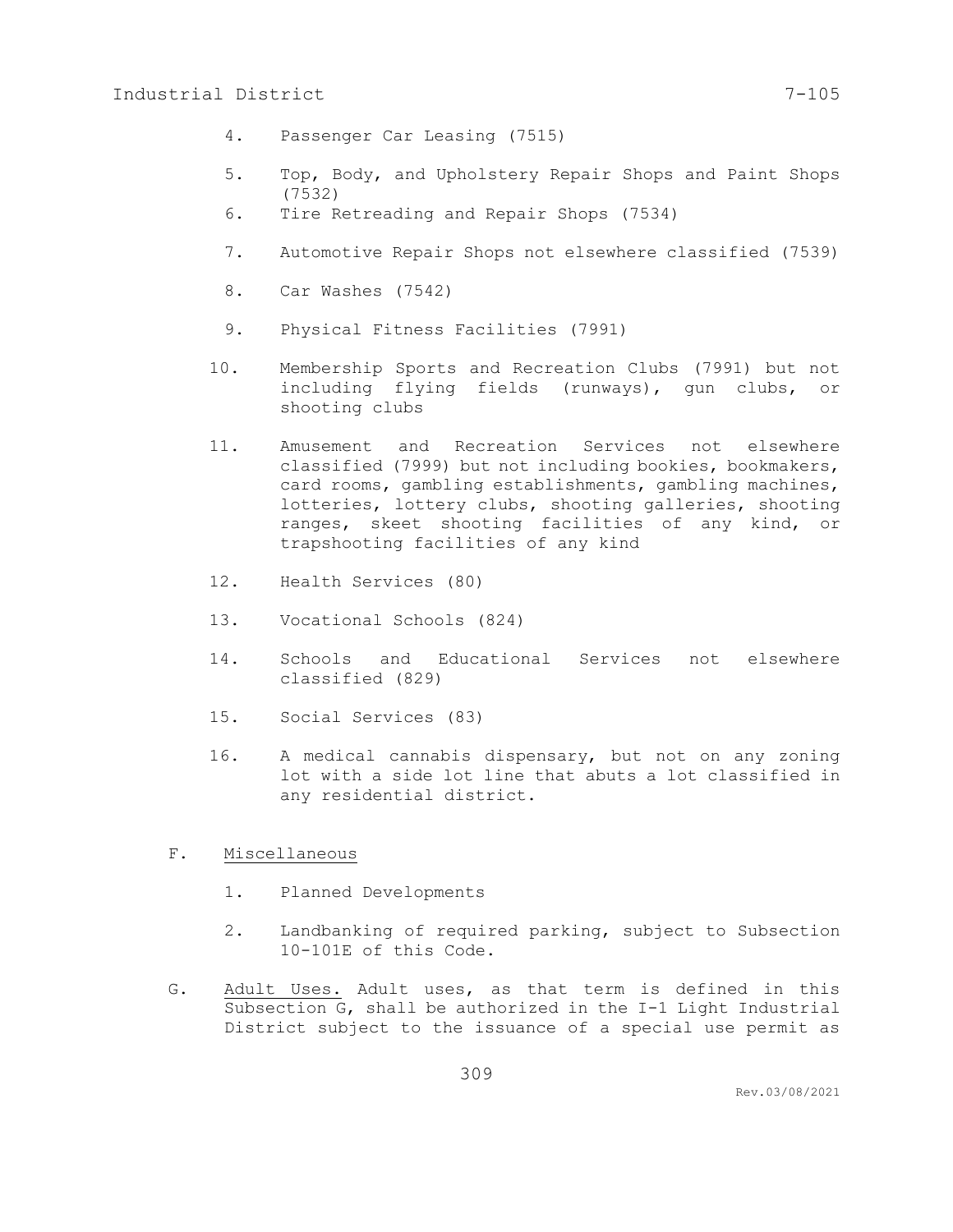provided in Section 14-401 of this Code and only in compliance with all of the following standards and regulations:

- 1. Compliance with Code of Ordinances. Every adult use shall comply with all of the applicable regulations of Chapter 134 of the La Grange Code of Ordinances.
- 2. Minimum Distance from Other Adult Uses. No adult use shall be established within 1,000 feet of any other adult use.
- 3. Minimum Distance from Certain Other Uses. No adult use shall be established within 500 feet of any property within the Village zoned in any district other than the I-1 Light Industrial District, or within 500 feet of any church, preschool, elementary school, middle school, secondary school, park or playground.
- 4. Measurement of Distances. For the purposes of this Subsection G, distances shall be measured in a straight line, without regard to intervening structures or objects, from the nearest point on a lot line of the zoning lot on which the adult use is located to (a) the nearest point on a lot line of the zoning lot on which another adult use is located, or (b) the nearest point on a lot line of the zoning lot that is zoned in any district other than the I-1 Light Industrial District, or (c) the nearest point on a lot line of the zoning lot on which a church, preschool, elementary school, middle school, secondary school, park, or playground is located.
- 5. Definitions.
- (a) The term "adult use" means any establishment, of any type whatever including without limitation a bookstore; an arcade; a mini- or regular motion picture theater; a massage parlor or other such service establishment; a dance hall, club, entertainment hall, or bar; a hotel or motel; or any other similar establishment, that has as a substantial or significant portion of its stock in trade or of its dollar volume in trade, or that shows, displays, or features, any of the following:

materials, displays, or performances, including without limitation books, magazines, periodicals, photographs, films, videotapes, slides, tapes,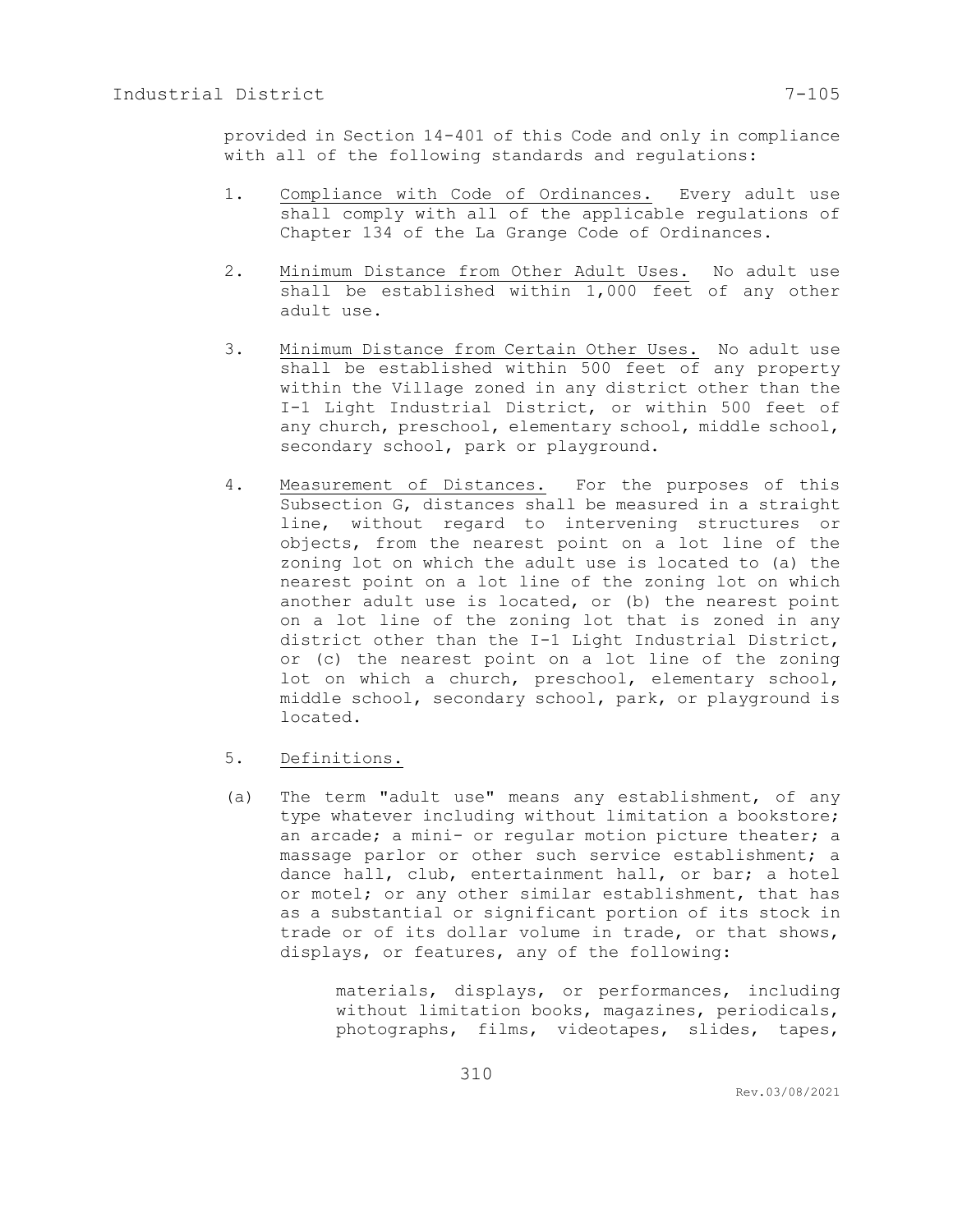compact discs, records, dances, or plays, or similar materials, displays, or performances, that depict, describe, expose, relate predominately to, or emphasize specified sexual activities or specified anatomical areas.

- (b) The term "specified anatomical areas" shall have the meaning ascribed to it in Section 134.05 of the La Grange Code of Ordinances, as amended from time to time.
- (c) The term "specified sexual activities" shall have the meaning ascribed to it in Section 134.05 of the La Grange Code of Ordinances, as amended from time to time.
- 7-106 PARKING AND LOADING REQUIREMENTS

The parking and loading requirements applicable in the I-1 District are set forth in Sections 10-101 and 10-102 of this Code.

7-107 SIGN REGULATIONS

Sign regulations applicable in the I-1 District are set forth in Article XI of this Code.

7-108 BUFFERS, LANDSCAPING, AND FENCES

Requirements relating to buffering and landscaping of certain uses and structures and fences in the I-1 District are set forth in Sections 9-104 and 9-105 of this Code.

- 7-109 USE LIMITATIONS
	- A. Noise. No noise (other than ordinary vehicular noise) from operations of any use in the I-1 District shall be detectable at any point off the zoning lot on which the use is located.
	- B. Glare and Heat. No glare or heat from any operations of any use in the I-1 District shall be detectable at any point off the zoning lot on which the use is located.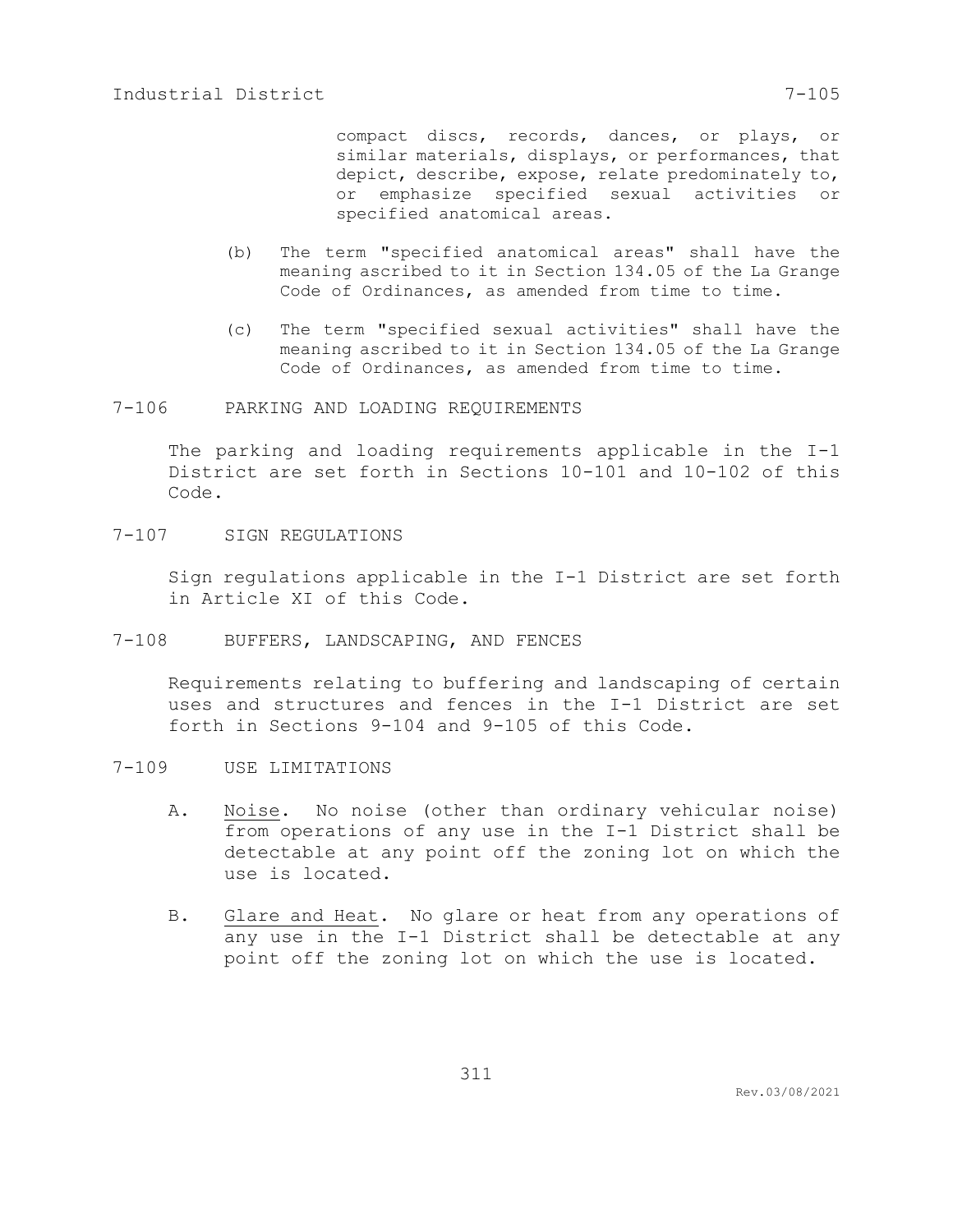- C. Vibration. No earth borne vibration from any operations of any use in the I-1 District shall be detectable at any point off the zoning lot on which the use is located.
- D. Air Pollution. No air pollution, including smoke, gas, odors, or particulate matter, from any operations of any use in the I-1 District shall be detectable at any point off the zoning lot on which the use is located.
- E. Electromagnetic Interference. Electromagnetic interference from any operations of any use in the I-1 District shall not adversely affect the operation of any equipment located off the zoning lot on which such interference originates.
- F. Fire and Explosive Hazards. Materials that present potential fire and explosive hazards shall be transported, stored, and used only in conformance with all applicable federal, State and local laws. In addition to the requirements of the Fire Prevention Code of the Village of La Grange, the following restrictions shall apply:
	- 1. The storage, utilization, or manufacture of solid materials or products ranging from free or active burning to intense burning (excluding household items in quantities customarily found in the home) is prohibited unless such storage, utilization, or manufacture takes place within completely enclosed buildings having incombustible exterior walls and protected throughout by an automatic fire extinguishing system.
	- 2. The storage, utilization, or manufacture of pyrophoric and explosive powders and dusts, and of materials and products which decompose by detonation, is prohibited.
	- 3. The manufacture of flammable liquids or materials that produce flammable or explosive vapors or gases is prohibited.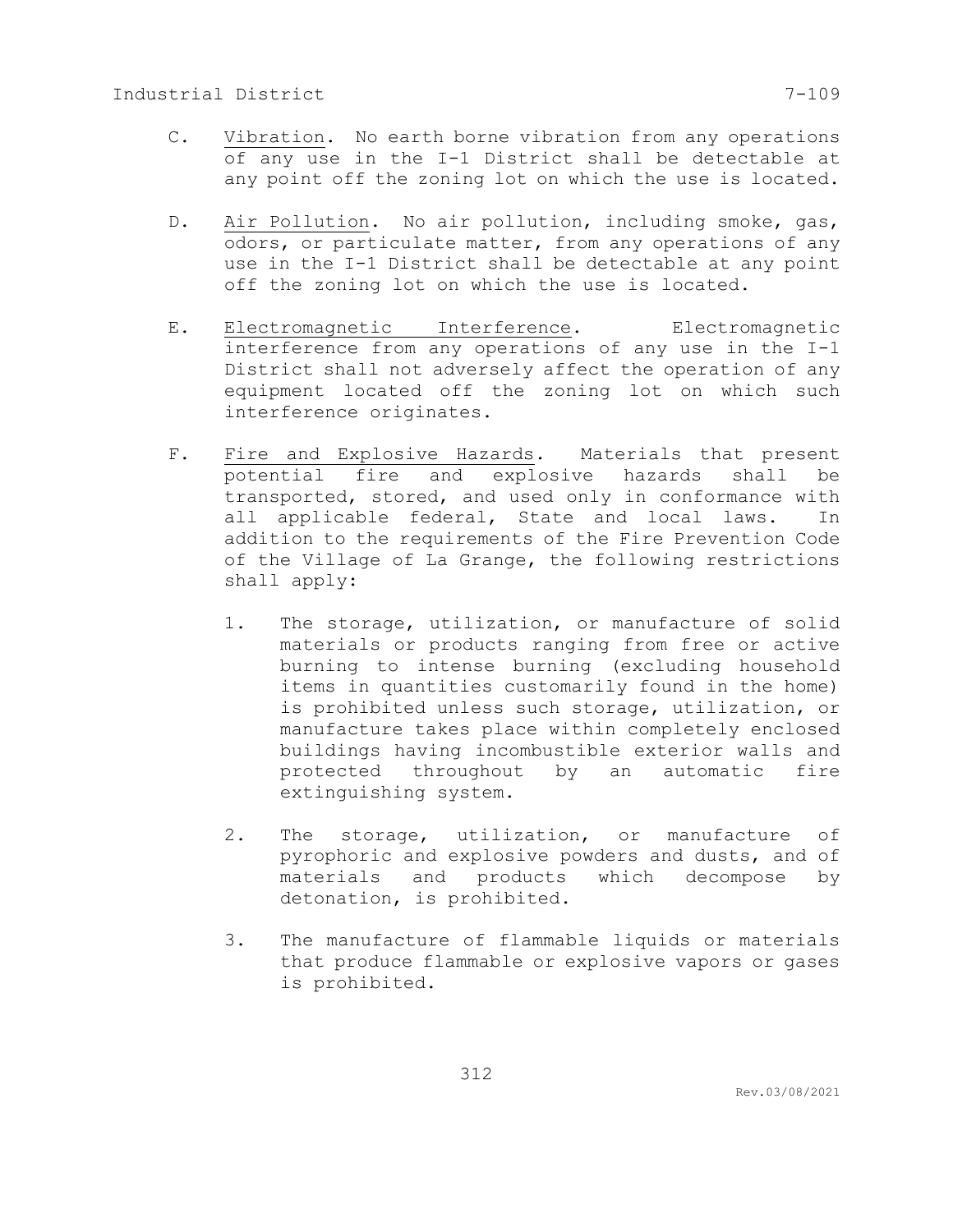- 4. All activities involving the use, storage, or disposal of flammable liquids or materials that produce flammable or explosive vapors or gases shall be provided with adequate safety and protective devices against hazards of fire and explosion, as well as with such adequate firefighting and suppression equipment and devices as are standards for the industry involved.
- G. Adult Uses. Adult uses, as that term is defined in this Subsection G, shall be authorized in the I-1 Light Industrial District subject to the issuance of a special use permit as provided in Section 14-401 of this Code and only in compliance with all of the following standards and regulations:
	- 1. Compliance with Code of Ordinances. Every adult use shall comply with all of the applicable regulations of Chapter 134 of the La Grange Code of Ordinances.
	- 2. Minimum Distance from Other Adult Uses. No adult use shall be established within 1,000 feet of any other adult use.
	- 3. Minimum Distance from Certain Other Uses. No adult use shall be established within 500 feet of any property within the Village zoned in any district other than the I-1 Light Industrial District, or within 500 feet of any church, preschool, elementary school, middle school, secondary school, park or playground.
	- 4. Measurement of Distances. For the purposes of this Subsection G, distances shall be measured in an straight line, without regard to intervening structures or objects, from the nearest point on a lot line of the zoning lot on which the adult use is located to (a) the nearest point on a lot line of the zoning lot on which another adult use is located, or (b) the nearest point on a lot line of the zoning lot that is zoned in any district other than the I-1 Light Industrial District, or (c) the nearest point on a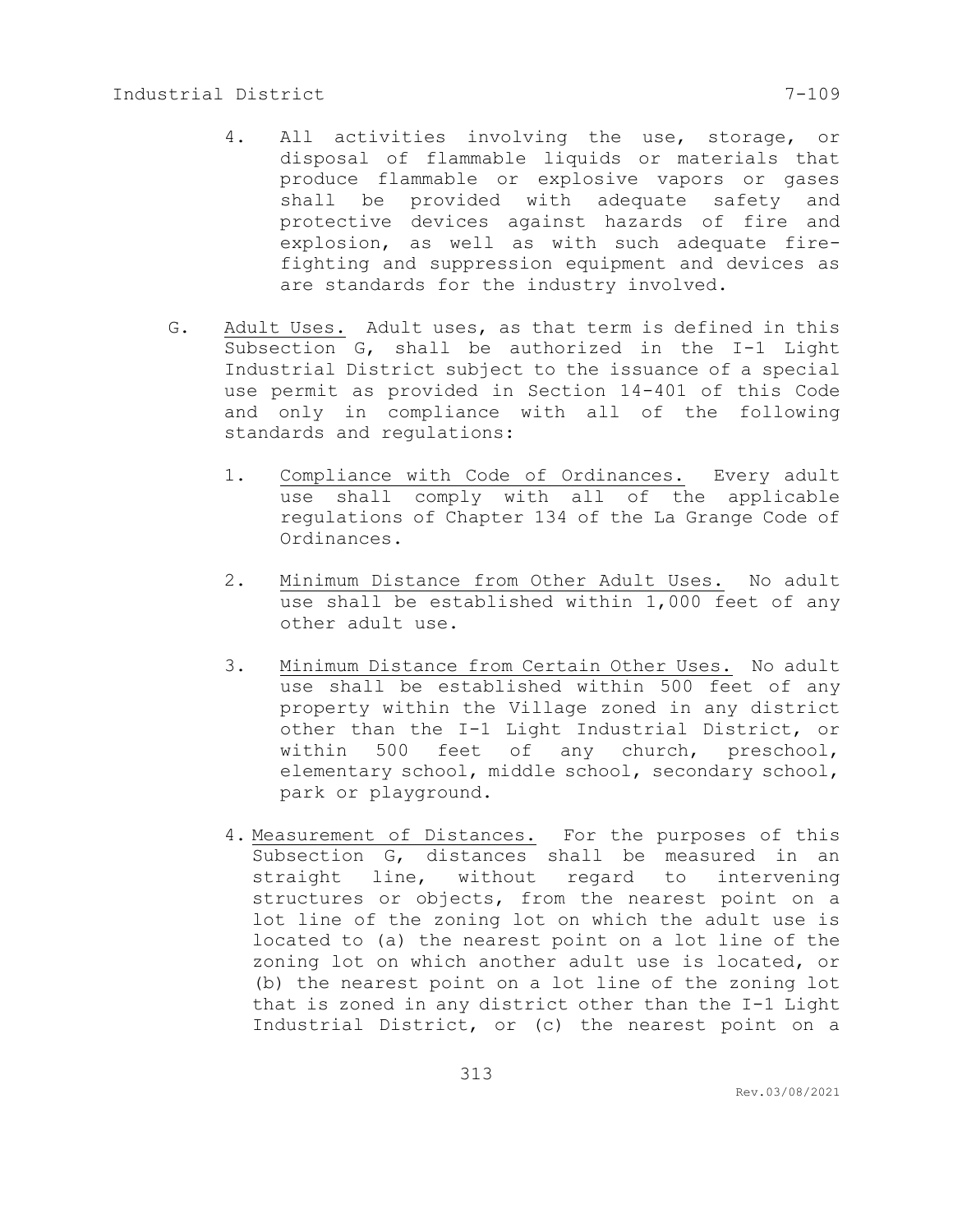lot line of the zoning lot on which a church, preschool, elementary school, middle school, secondary school, park, or playground is located.

### 5. Definitions

(a) The term "adult use" means any establishment, of any type whatever including without limitation a bookstore; an arcade; a mini- or regular motion picture theater; a massage parlor or other such service establishment; a dance hall, club, entertainment hall, or bar; a hotel or motel; or any similar establishment, that has as a substantial or significant portion of its stock in trade or of its dollar volume in trade, or that shows, displays, or features, any of the following:

> materials, displays, or performances, including without limitation books, magazines, periodicals, photographs, films, videotapes, slides, tapes, compact discs, records, dances, or plays, or similar materials, displays, or performances, that depict, describe, expose, relate predominately to, or emphasize specified sexual activities or specified sexual activities or specified anatomical areas.

- (b) The term "specified anatomical areas" shall have the meaning ascribed to it in Section 134.05 of the La Grange Code of Ordinances, as amended from time to time.
- (c) The term "specified sexual activities" shall have the meaning ascribed to it in Section 134.05 of the La Grange Code of Ordinances, as amended from time to time.

# 7-110 BULK, YARD, AND SPACE REQUIREMENTS

The building height, lot, yard, setback, and floor area ratio requirements applicable in the I-1 Light Industrial District are set forth in the following table. Footnote references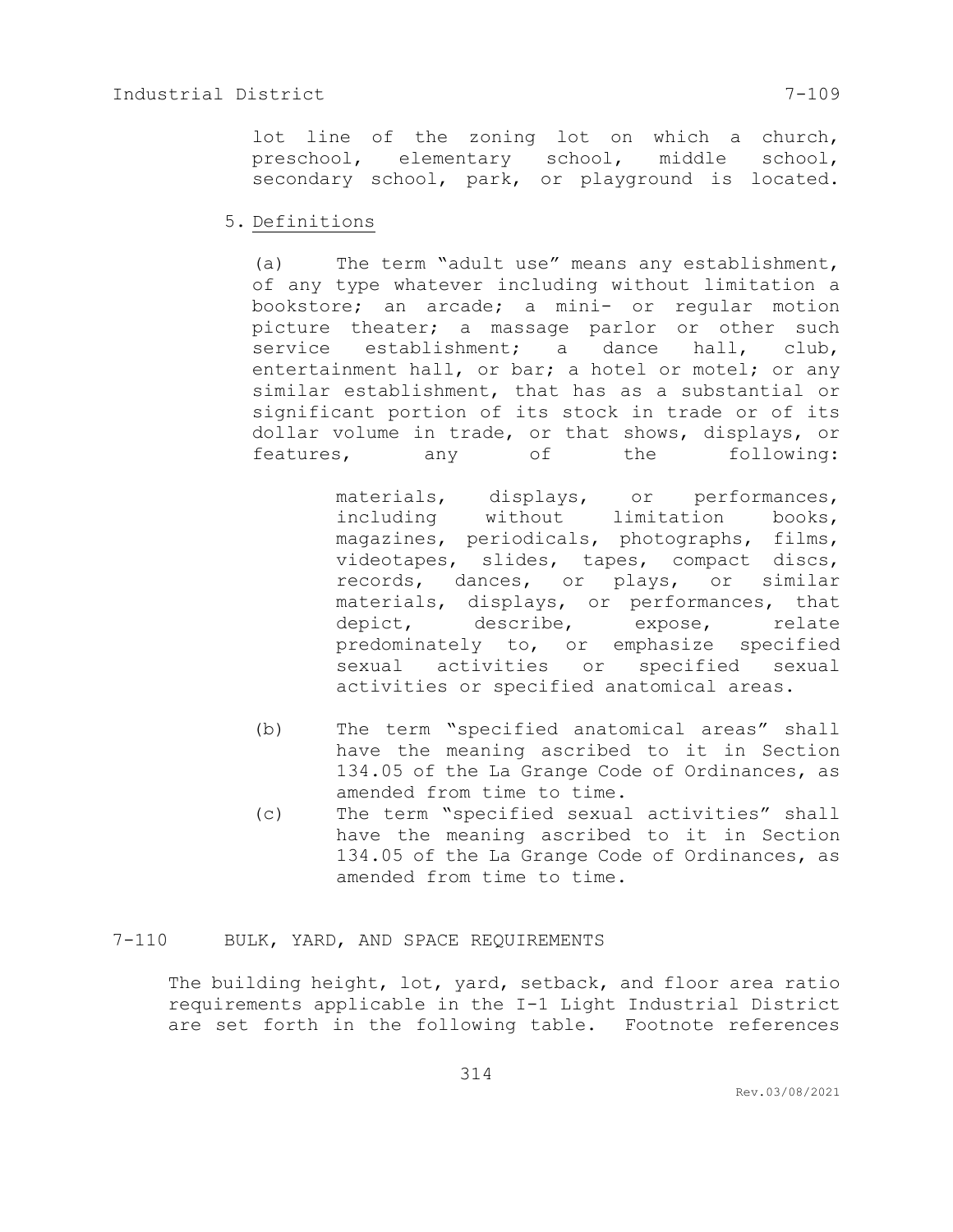appear in Subsection E of this Section at the end of the table.

A. Maximum Height<sup>(1)</sup>

|  | 1. Stories (whichever) |    |
|--|------------------------|----|
|  | 2. Feet (isless)       | 45 |

B. Minimum Lot Area and Dimensions<sup>(2)</sup>

| 1. |                                 | Total Lot Area (square feet) <sup>(3)</sup> | 12,500 |
|----|---------------------------------|---------------------------------------------|--------|
| 2. | Lot Width (feet) <sup>(3)</sup> |                                             | 100    |

C. Minimum Yards and Setbacks<sup>(4)(5)(6)(7)(8)(9)</sup>

| 1. Front and Corner Side (feet)         |  |
|-----------------------------------------|--|
| 2. Interior Side (feet) <sup>(10)</sup> |  |
| 3. Rear (feet) $(10)$                   |  |

D. Maximum Floor Area Ratio 0.75

### E. Exceptions and Explanatory Notes

- 1. Height Limitation for Accessory Structures. No accessory structure shall exceed 15 feet in height measured from grade; provided, however, that flagpoles may extend to a height of 10 feet above the highest point of the roof of the principal structure and the height of any antennas shall be governed by Subsection 9-101C of this Code.
- 2. Nonconforming Lots. See Section 12-105 for lot requirements with respect to nonconforming lots of record.
- 3. Lot Area and Dimensions in Industrial Districts. The required minimum total lot area and lot width for all uses in the Light Industrial District shall be the minimum area necessary to meet required yards and setbacks.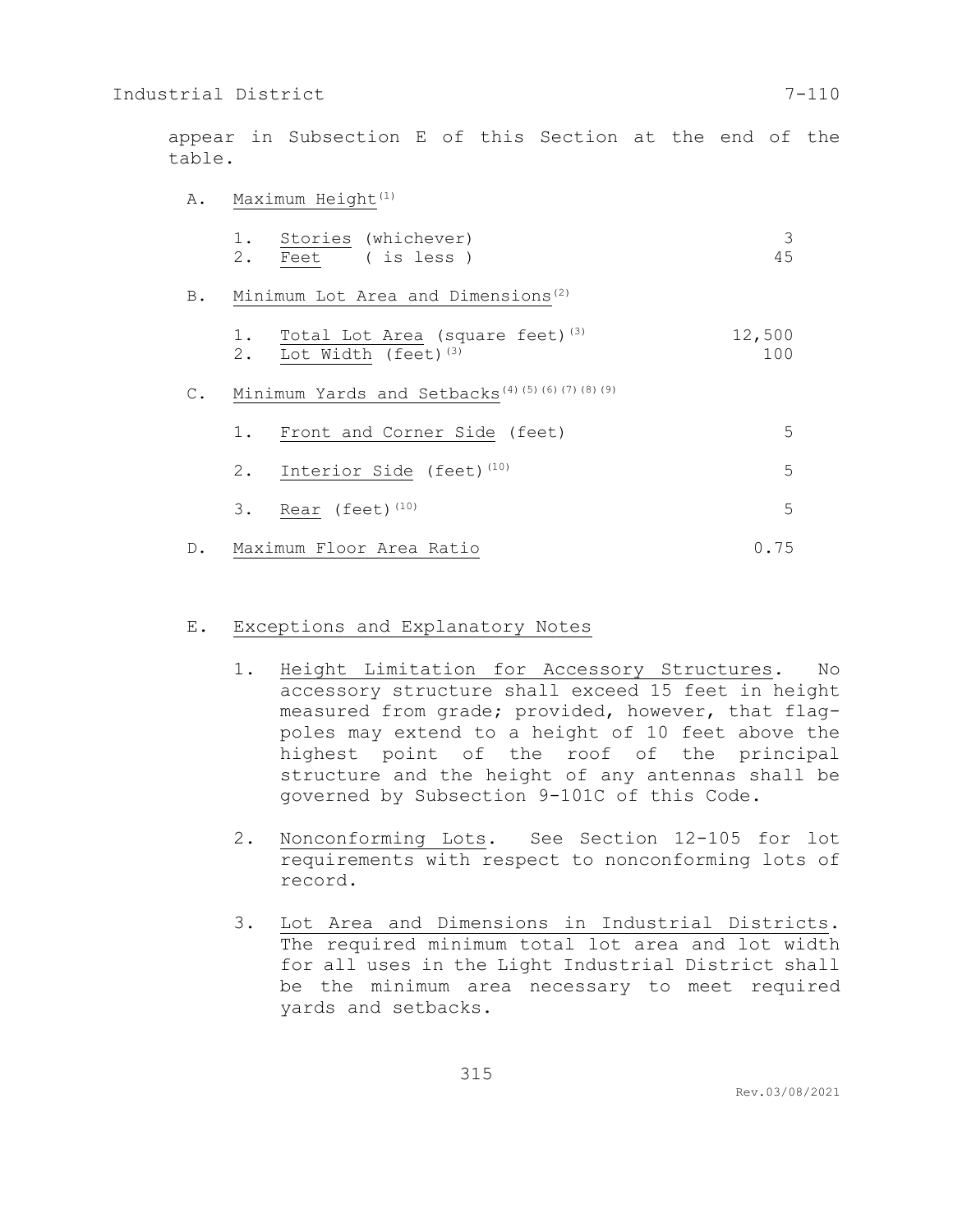- 4. Yard Dimensions For Transitional Lots in Industrial District. Yards along lot lines directly abutting an R-1, R-2, R-3, or R-4 District shall be provided in accordance with the requirements of the abutting district.
- 5. Visibility Across Corners. Notwithstanding any other provision of this Code to the contrary, nothing shall be erected, placed, planted, allowed to grow, or maintained on any corner lot in the I-1 District in violation of the standards established in Chapter 154 of the La Grange Municipal Code.
- 6. Special Yard and Setback Requirements in Planned Developments. Special perimeter open space, setback, and spacing requirements for planned developments are set forth in Paragraphs 14-505B6 and B7 of this Code. Such requirements shall not be waived under any circumstances.
- 7. Special Setbacks for Signs. Special setbacks established for some signs in Article XI of this Code shall control over the yards and setbacks established in the table.
- 8. Specified Structures and Uses in Required Yards. The following structures and uses, except as limited below, may be located in any required yard:
	- (a) Statuary, arbors, trellises, and ornamental light standards having a height of 10 feet or less; and
	- (b) Awnings, canopies, eaves, and gutters projecting not more than three feet from an exterior wall; and
	- (c) Bay windows and balconies projecting not more than three feet from an exterior wall for a distance not more than 1/3 of the length of such wall; provided that such projections shall come entirely within planes drawn from the main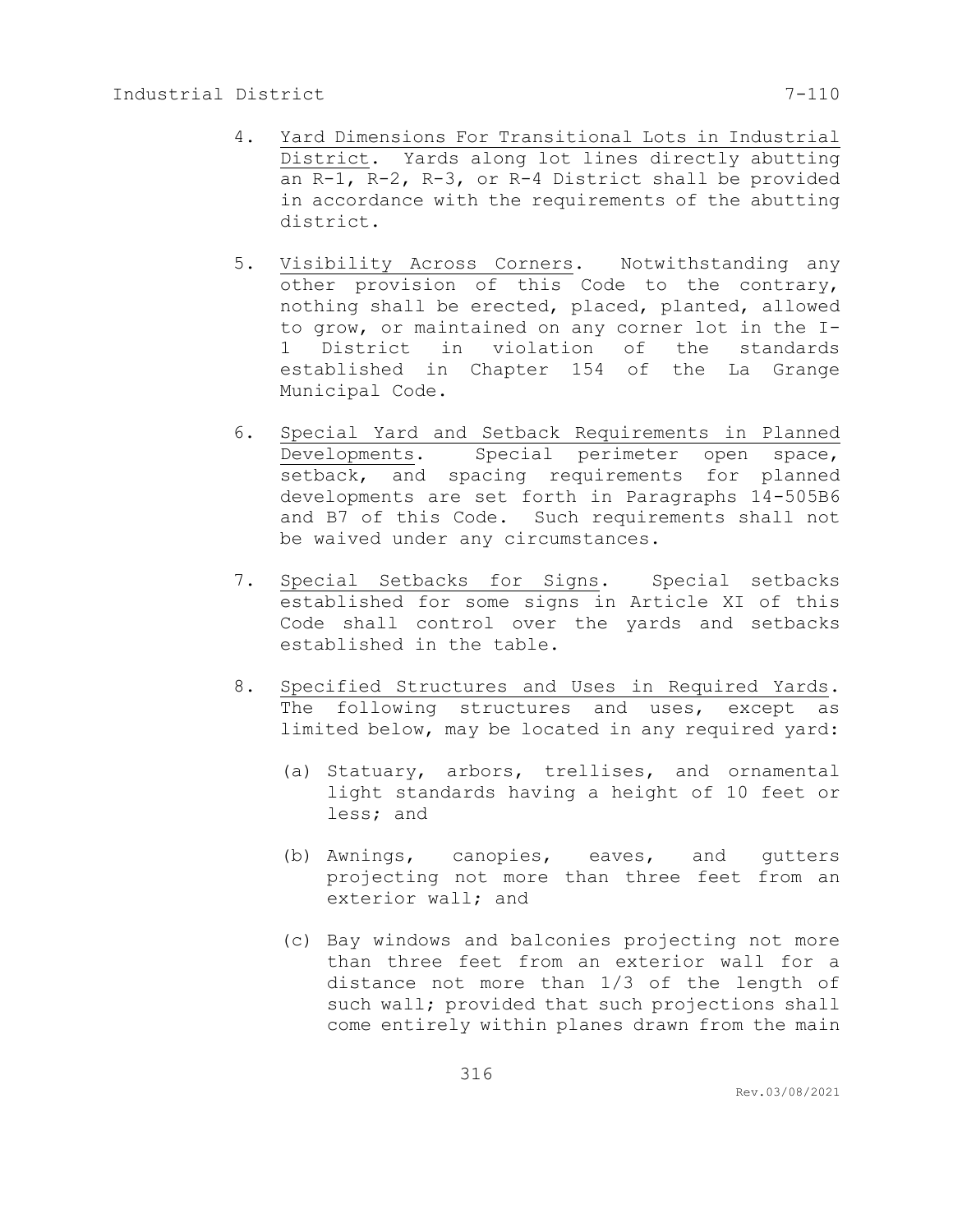corners of the building at an interior angle of  $22-1/2$  with the wall in question; and

- (d) Chimneys, flues, belt courses, leaders, sills, pilasters, lintels, ornamental features, cornices, and the like projecting not more than two feet from an exterior wall; and
- (e) Outside stairways projecting from an exterior wall not more than three feet and having a height of four feet or less; and
- (f) Flagpoles; and
- (g) Terraces; and
- (h) Recreational devices, except in front yards; and
- (i) Fences, walls, and hedges, subject to the limitations of Sections 9-104 and 9-105 of this Code; and
- (j) Parking lots and areas, except in front and side yards and subject to the limitations of Subparagraph E10 below.
- 9. Platted Building Lines. See Subsection 15-101F of this Code.
- 10. Side and Rear Yard Regulations for Accessory Uses and Structures. Parking areas wherever located and other detached accessory structures and uses when located within the rear 20 percent of the lot shall not be required to maintain in interior side or rear yard in excess of two feet; provided, however, that this regulation shall not apply to antennas and antenna support structures and provided further, however, that no accessory structure or use, or combination of such structures or uses, located within an otherwise required side or rear yard pursuant to this Paragraph shall occupy more than 30 percent of such required yard. See Sections